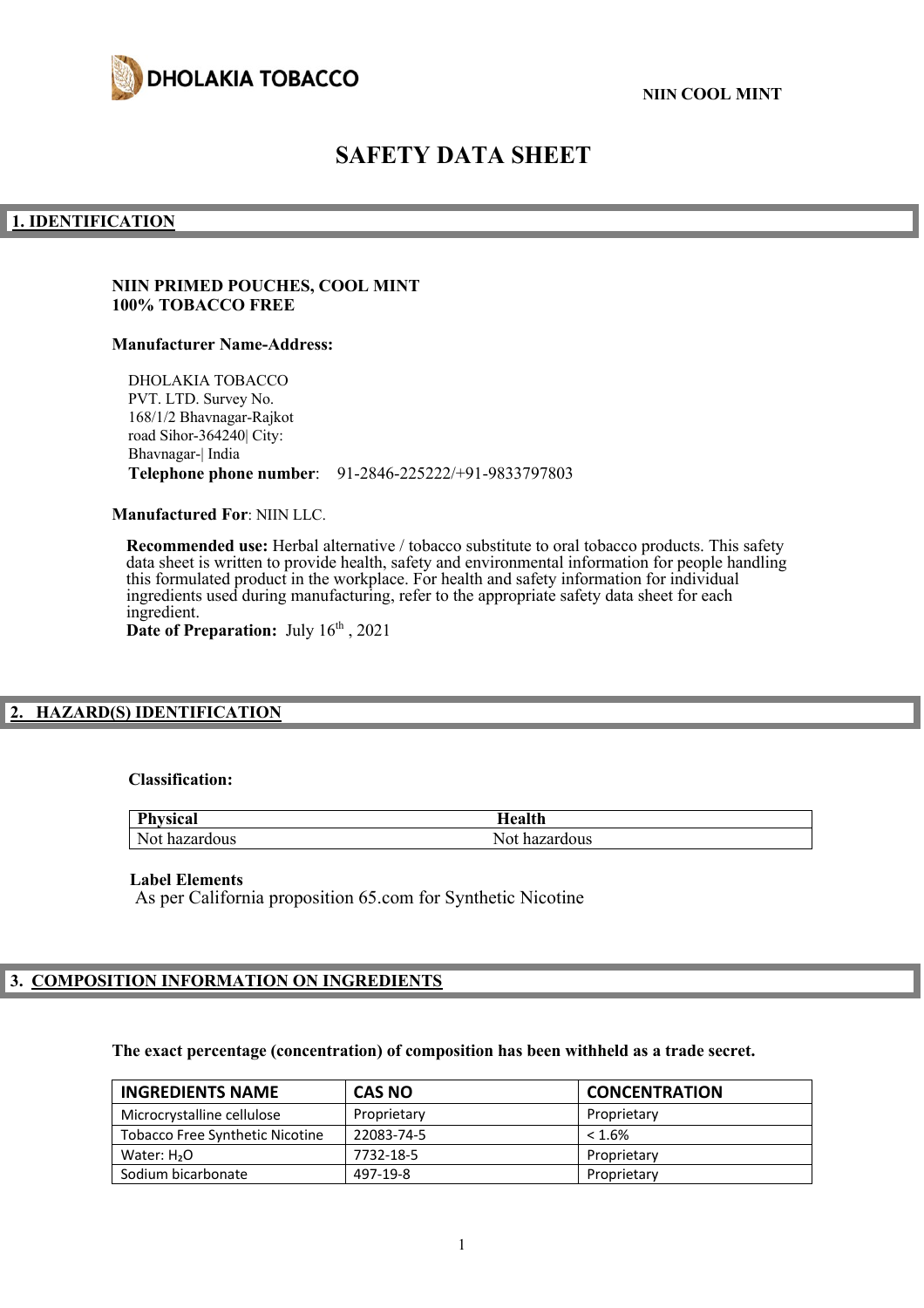

#### **NIIN COOL MINT**

| Propylene glycol       | $57-55-6$     | Proprietary |
|------------------------|---------------|-------------|
| Sucralose              | 56038-13-2    | Proprietary |
| Sodium alginate        | 9005-38-3     | Proprietary |
| Flavor and Aroma       | Proprietary   | Proprietary |
| Sodium chloride (Salt) | 7647-14-5     | Proprietary |
| Vegetable Glycerin     | $56 - 81 - 5$ | Proprietary |
| Potassium sorbate      | 24634-61      | Proprietary |

## **4. FIRST AID MEASURES**

**Inhalation:** Under normal conditions of intended use, this material is not expected to be an inhalation hazard.

Skin contact: Health injuries are not known or expected under normal use.

**Eye contact:** Health injuries are not known or expected under normal use. May be irritating to eyes.

**Ingestion:** Health injuries are not known or expected under normal use. May be harmful if swallowed.

**Symptoms related to the physical, chemical and toxicological characteristics:** The possible symptoms of overexposure include: increased heart rate; increased blood pressure; salivation; abdominal pain; headache; depression; respiratory depression; dizziness.

**Information on toxicological effects:** Acute toxicity Health injuries are not known or expected under normal use. May be harmful if swallowed.

# **5. FIRE FIGHTING MEASURES**

**Extinguishing media:** Use water spray, carbon dioxide, dry chemical or foam to extinguish a fire.

**Specific hazards arising from the chemical:** product is not a fire hazard but may burn under fire conditions.

**Special protective equipment and precautions for fire-fighters:** Firefighters should wear positive pressure self-contained breathing apparatus and full protective clothing for all fires involving chemicals.

# **6. ACCIDENTAL RELEASE MEASURES**

**Personal precautions, protective equipment, and emergency procedures:** Wear appropriate protective clothing and equipment as described in Section 8.

**Environmental Precautions:** Prevent spill from entering sewers and water courses. Report releases as required by local and national authorities.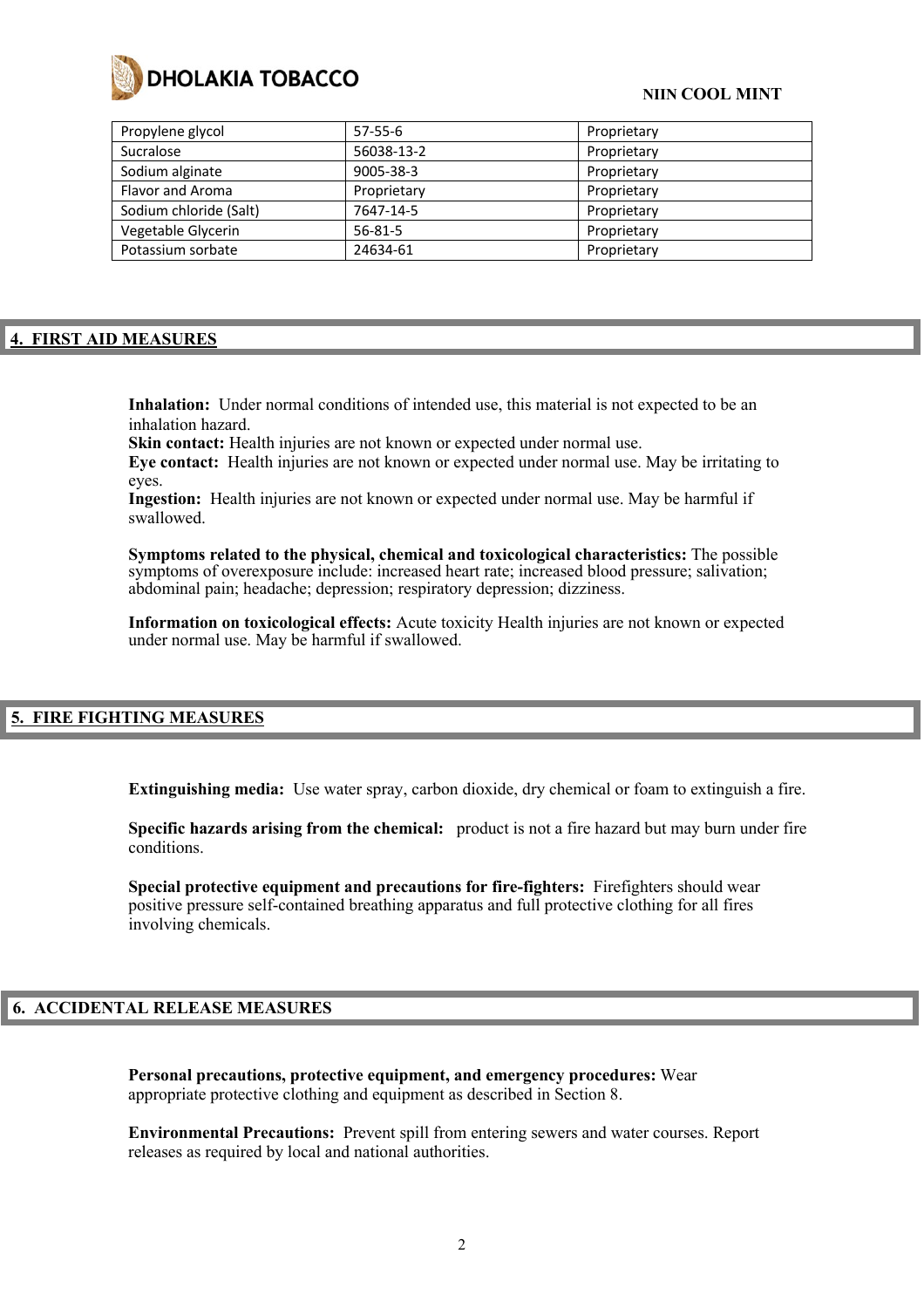

**Methods and materials for containment and cleaning up:** Collect using methods that avoid the generation of dust and damage to pouch and place in appropriate container for disposal. Clean area thoroughly.

# **7. HANDLING AND STORAGE**

**Precautions for safe handling:** Avoid contact with eyes, skin and clothing. Wash thoroughly with soap and water after handling.

**Conditions for safe storage, including any incompatibilities:** Store in a tightly closed container. Store in a cool, dry, well-ventilated area away from incompatible substances, store protected from direct sunlight.

Keep away from children and pets.

# **8. EXPOSURE CONTROLS / PERSONAL PROTECTION**

#### **Exposure guidelines:** Not Established

**Hand protection**: Person allergic to any ingredients of the products shall be kept away from exposure

#### **Individual protection**

#### **measures: Respiratory**

**protection:** Not applicable **Skin protection:** Wear appropriate gloves to prevent skin exposure. **Eye protection: S**afety goggles recommended for handling damaged goods **Other:** None known.

#### **9. PHYSICAL AND CHEMICAL PROPERTIES**

**Appearance (physical state, color, etc.):** White pouch **Odor:** minty, peppermint, menthol **Odor threshold:** Not available **pH:** 8-10 **Melting point/freezing point:** Not applicable **Boiling Point:** Not applicable **Flash point:** Not applicable **Evaporation rate:** Not applicable **Flammability (solid, gas):** Not flammable **VOC:** Not applicable **Flammable limits: LEL:** Not applicable **UEL:** Not applicable **Vapor pressure:** Not applicable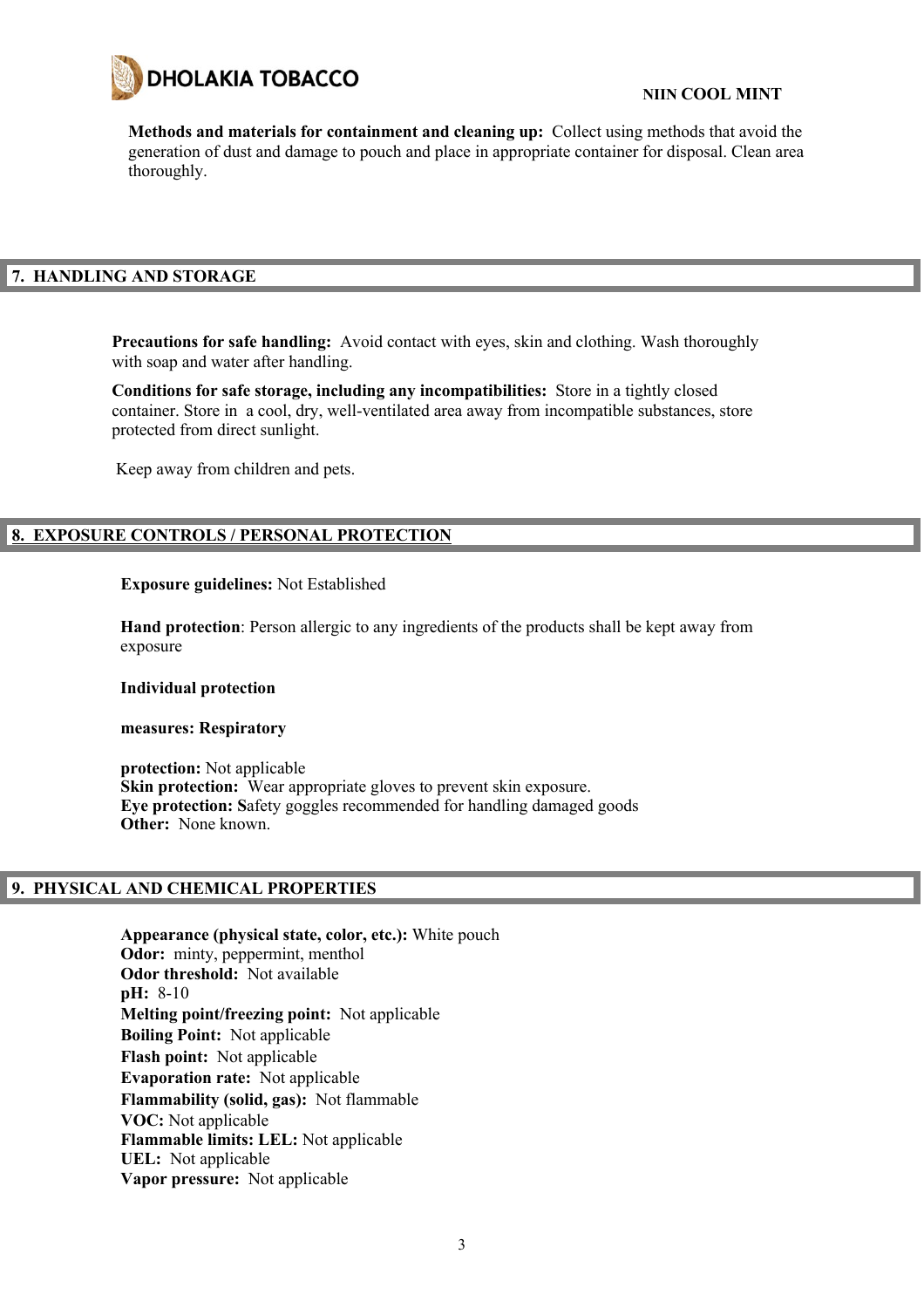

**Vapor density:** Not applicable **Relative density**: Not available **Solubility(ies):** Not soluble in water **Partition coefficient: n-octanol/water:** Not available **Auto-ignition temperature:** Not available **Decomposition temperature:** Not available **Viscosity:** Not applicable

# **10. STABILITY AND REACTIVITY**

**Reactivity:** Not reactive under normal conditions of use. **Chemical stability**: Stable. **Possibility of hazardous reactions:** None known. **Conditions to avoid:** Excess Heat. **Incompatible materials:** Avoid oxidizing agents. **Hazardous decomposition products:** Thermal decomposition may yield carbon and nitrogen oxide.

# **11. TOXICOLOGICAL INFORMATION**

#### **Acute effects of exposure:**

**Inhalation:** No adverse effects. **Ingestion:** Swallowing amounts above the recommended dosage may cause nicotine overdose with symptoms of nervous system stimulation, nausea, vomiting, dizziness, diarrhea, weakness or rapid heartbeat **Skin contact:** Contact may cause slight irritation. **Eye contact**: Contact may cause slight irritation with redness and tearing. **Chronic Effects:** None known. **Sensitization:** Components are not known to be sensitizers. **Germ Cell Mutagenicity:** None of the components have been shown to cause germ cell mutagenicity. **Reproductive Toxicity:** Nicotine may cause adverse effects on development and fertility based on animal studies. **Carcinogenicity:** None of the components is listed as a carcinogen by IARC. **Acute Toxicity Values**: Not Available.

# **12. ECOLOGICAL INFORMATION**

No information available.

# **13. DISPOSAL CONSIDERATIONS**

Dispose in accordance with all local, state and federal regulations. No specific disposal method is recommended.